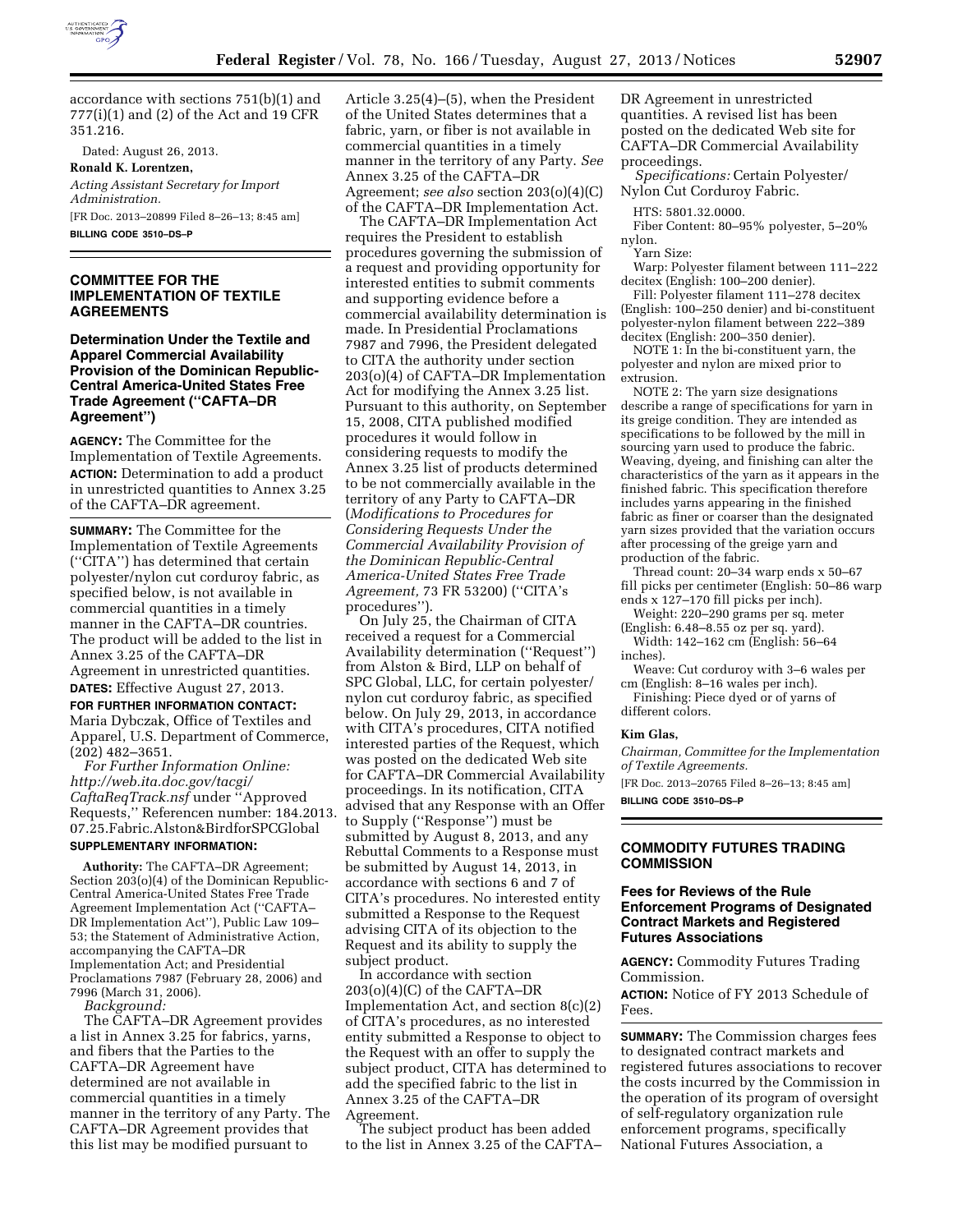registered futures association, and the designated contract markets. The calculation of the fee amounts charged for FY 2013 by this notice is based upon an average of actual program costs incurred during FY 2010, 2011, and 2012.

**DATES:** *Effective date:* Each SRO is required to remit electronically the fee applicable to it on or before October 28, 2013.

# **FOR FURTHER INFORMATION CONTACT:**

Mark Carney, Chief Financial Officer, Commodity Futures Trading Commission, (202) 418–5477, Three Lafayette Centre, 1155 21st Street NW., Washington, DC 20581. For information on electronic payment, contact Jennifer Fleming, (202) 418–5034, Three Lafayette Centre, 1155 21st Street NW., Washington, DC 20581.

# **SUPPLEMENTARY INFORMATION:**

## **I. Background Information**

## *A. General*

This notice relates to fees for the Commission's review of the rule enforcement programs at the registered futures associations<sup>1</sup> and designated contract markets (DCM) each of which is a self-regulatory organization (SRO) regulated by the Commission. The Commission recalculates the fees charged each year to cover the costs of operating this Commission program.2 All costs are accounted for by the Commission's Budget Program Activity Codes (BPAC) system, formerly the Management Accounting Structure Codes (MASC) system, which records each employee's time for each pay period. The fees are set each year based on direct program costs, plus an overhead factor. The Commission calculates actual costs, then calculates an alternate fee taking volume into

account, then charges the lower of the two.3

### *B. Overhead Rate*

The fees charged by the Commission to the SROs are designed to recover program costs, including direct labor costs and overhead. The overhead rate is calculated by dividing total Commission-wide overhead direct program labor costs into the total amount of the Commission-wide overhead pool. For this purpose, direct program labor costs are the salary costs of personnel working in all Commission programs. Overhead costs consist generally of the following Commissionwide costs: indirect personnel costs (leave and benefits), rent, communications, contract services, utilities, equipment, and supplies. This formula has resulted in the following overhead rates for the most recent three years (rounded to the nearest whole percent): 153 percent for fiscal year 2010, 145 percent for fiscal year 2011, and 161 percent for fiscal year 2012.

# *C. Conduct of SRO Rule Enforcement Reviews*

Under the formula adopted by the Commission in 1993, the Commission calculates the fee to recover the costs of its rule enforcement reviews and examinations, based on the three-year average of the actual cost of performing such reviews and examinations at each SRO. The cost of operation of the Commission's SRO oversight program varies from SRO to SRO, according to the size and complexity of each SRO's program. The three-year averaging computation method is intended to smooth out year-to-year variations in cost. Timing of the Commission's

reviews and examinations may affect costs—a review or examination may span two fiscal years and reviews and examinations are not conducted at each SRO each year.

As noted above, adjustments to actual costs may be made to relieve the burden on an SRO with a disproportionately large share of program costs. The Commission's formula provides for a reduction in the assessed fee if an SRO has a smaller percentage of United States industry contract volume than its percentage of overall Commission oversight program costs. This adjustment reduces the costs so that, as a percentage of total Commission SRO oversight program costs, they are in line with the pro rata percentage for that SRO of United States industry-wide contract volume.

The calculation is made as follows: The fee required to be paid to the Commission by each DCM is equal to the lesser of actual costs based on the three-year historical average of costs for that DCM or one-half of average costs incurred by the Commission for each DCM for the most recent three years, plus a pro rata share (based on average trading volume for the most recent three years) of the aggregate of average annual costs of all DCMs for the most recent three years. The formula for calculating the second factor is:  $0.5a + 0.5$  vt = current fee. In this formula, ''a'' equals the average annual costs, ''v'' equals the percentage of total volume across DCMs over the last three years, and ''t'' equals the average annual costs for all DCMs. NFA has no contracts traded; hence, its fee is based simply on costs for the most recent three fiscal years. This table summarizes the data used in the calculations of the resulting fee for each entity:

|                              | Actual total costs |           |           | 3-year aver-<br>age actual | 3-year % of | Volume ad-   | FY 2013 as- |
|------------------------------|--------------------|-----------|-----------|----------------------------|-------------|--------------|-------------|
|                              | FY 2010            | FY 2011   | FY 2012   | costs                      | volume      | justed costs | sessed fee  |
|                              |                    | \$98,556  | 29.278    | \$42.611                   | 0.34        | \$23.914     | \$23,914    |
|                              | 87,953             | 5.260     | 238,392   | 110,535                    | 29.25       | 280,868      | 110,535     |
| Chicago Mercantile Exchange  | 882,542            | 422,837   | 757,347   | 687,575                    | 50.14       | 730,502      | 687,575     |
|                              |                    |           | 34,593    | 11,531                     | 0.341       | 8,397        | 8.397       |
|                              | 94.043             | 17,624    | 221,813   | 111,160                    | 3.20        | 80,237       | 80,237      |
| Kansas City Board of Trade   | 227,296            | 30,976    | 34.335    | 97,536                     | 0.18        | 50,133       | 50,133      |
| Minneapolis Grain Exchange   |                    | 88.790    | 60.897    | 49.896                     | 0.05        | 25.321       | 25.321      |
|                              | .                  |           | 11,293    | 3.764                      | 0.000       | 1,882        | 1,882       |
| New York Mercantile Exchange | 596.767            | 136,565   | 7.411     | 246.915                    | 15.93       | 246,340      | 246,340     |
|                              |                    | 416.069   | 71.317    | 162.462                    | 0.42        | 84,495       | 84,495      |
|                              | .                  |           | 55,755    | 18.585                     | 0.141       | 10.382       | 10.382      |
|                              | 1,888,601          | 1,216,678 | 1,522,431 | 1,542,570                  | 100         | 1.542.470    | 1,329,210   |
| National Futures Association | 1,206,393          | 416.615   | 487.328   | 703.445                    |             |              | 703,445     |

<sup>&</sup>lt;sup>1</sup>NFA is the only registered futures association. 2*See* section 237 of the Futures Trading Act of 1982, 7 U.S.C. 16a, and 31 U.S.C. 9701. For a

broader discussion of the history of Commission fees, *see* 52 FR 46070, Dec. 4, 1987.

3 58 FR 42643, Aug. 11, 1993, and 17 CFR part 1, app. B.